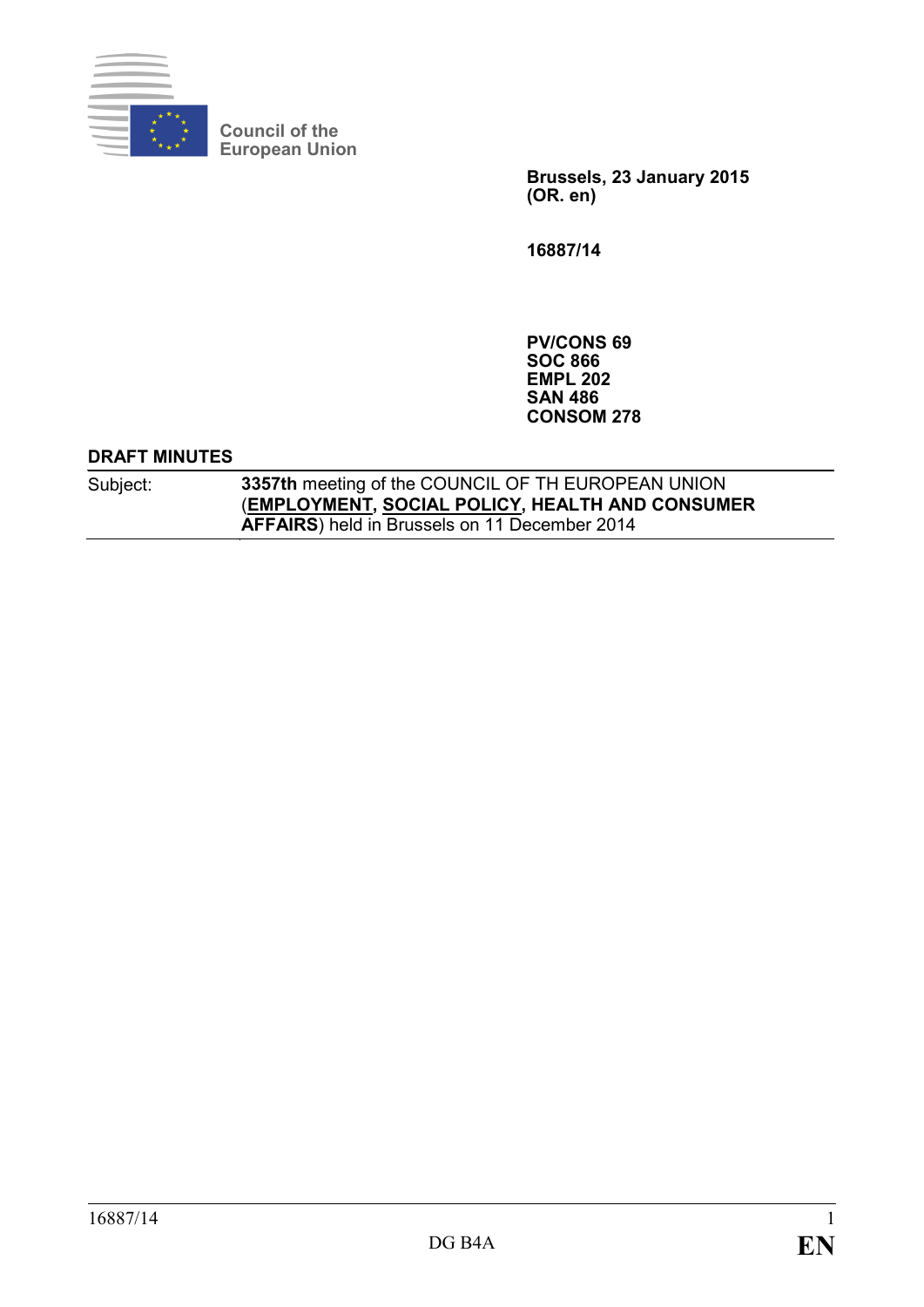# **CONTENTS**

|    |                                                                                                                                                                                                                                                                      | Page |
|----|----------------------------------------------------------------------------------------------------------------------------------------------------------------------------------------------------------------------------------------------------------------------|------|
| 1. |                                                                                                                                                                                                                                                                      |      |
|    | <b>NON-LEGISLATIVE ACTIVITIES</b>                                                                                                                                                                                                                                    |      |
| 2. |                                                                                                                                                                                                                                                                      |      |
| 3. | Proposal for a Council Directive implementing the European Agreement concluded by<br>the European Barge Union (EBU), the European Skippers Organisation (ESO) and the<br>European Transport Workers' Federation (ETF) concerning certain aspects of the              |      |
|    | <b>LEGISLATIVE DELIBERATIONS</b>                                                                                                                                                                                                                                     |      |
| 4. | Proposal for a Directive of the European Parliament and of the Council on seafarers<br>amending Directives 2008/94/EC, 2009/38/EC, 2002/14/EC, 98/59/EC and 2001/23/EC                                                                                               |      |
| 5. | Proposal for a Regulation of the European Parliament and of the Council on a European<br>network of Employment Services, workers' access to mobility services and the further                                                                                        |      |
|    | <b>NON-LEGISLATIVE ACTIVITIES</b>                                                                                                                                                                                                                                    |      |
| 6. |                                                                                                                                                                                                                                                                      |      |
| 7. | Annual Growth Survey 2015 (AGS), draft Joint Employment Report (JER) and Alert                                                                                                                                                                                       |      |
|    | <b>LEGISLATIVE DELIBERATIONS</b>                                                                                                                                                                                                                                     |      |
| 8. | Proposal for a Directive of the European Parliament and of the Council amending<br>Council Directive 92/85/EEC on the introduction of measures to encourage improvements<br>in the safety and health at work of pregnant workers and workers who have recently given |      |

birth or are breastfeeding [First reading]...................................................................................... 7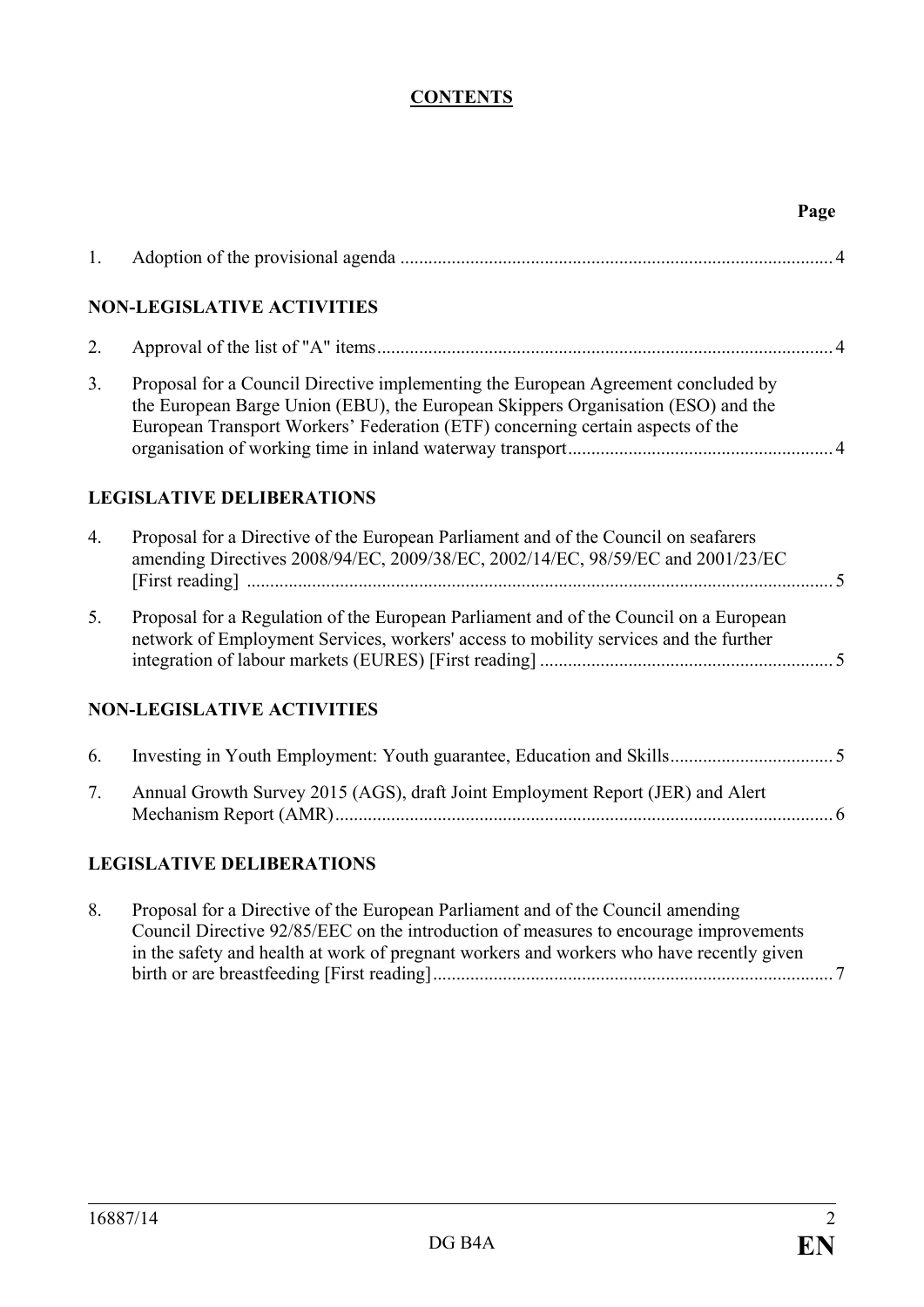| 9.  | Proposal for a Directive of the European Parliament and of the Council on improving<br>the gender balance among non-executive directors of companies listed on stock           |  |
|-----|--------------------------------------------------------------------------------------------------------------------------------------------------------------------------------|--|
| 10. | Proposal for a Council Directive on implementing the principle of equal treatment<br>between persons irrespective of religion or belief, disability, age or sexual orientation |  |
|     | <b>NON-LEGISLATIVE ACTIVITIES</b>                                                                                                                                              |  |
| 11. | Gender equality in the EU: the way forward after 2015. Taking stock of 20 years of                                                                                             |  |

|  | (a) Conference "Unlocking the potential of the Social Economy for EU growth |  |
|--|-----------------------------------------------------------------------------|--|
|  | (Rome, 17 and 18 November 2014)                                             |  |

(b) Work programme of the incoming Presidency

\* \* \*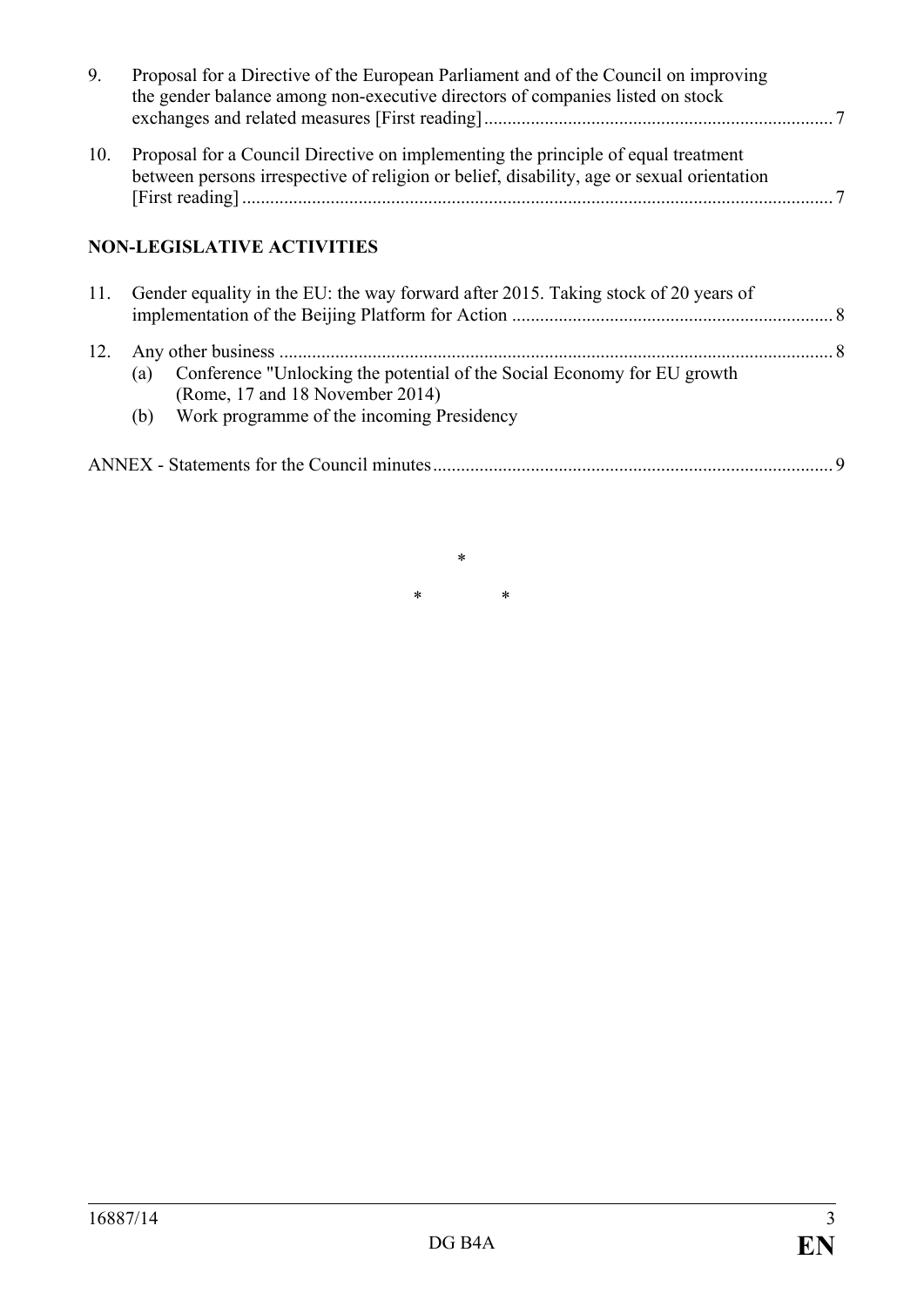## **1. Adoption of the provisional agenda**

16320/14 OJ CONS 69 SOC 848 EMPL 193 SAN 462 CONSOM 268

The Council adopted the above agenda.

# **NON-LEGISLATIVE ACTIVITIES**

**2. Approval of the list of "A" items** 16519/14 PTS A 96

The Council approved the list of "A" items as set out in doc. 16519/14.

The title of item 3 should read as follows:

- 3. Governing Board of the European Agency for Safety and Health at Work Appointment of Mr Václav PROCHÁZKA, member for Czech Republic, in place of Mr Miroslav KOSINA, who has resigned
	- Adoption
- **3. Proposal for a Council Directive implementing the European Agreement concluded by the European Barge Union (EBU), the European Skippers Organisation (ESO) and the European Transport Workers' Federation (ETF) concerning certain aspects of the organisation of working time in inland waterway transport**

*(Legal basis proposed by the Commission: Article 155(2) of the TFEU)*

– Political agreement *(Public deliberation in accordance with Article 8(1) of the Council's Rules of Procedure)* 11688/14 SOC 558 EMPL 95 SAN 282 TRANS 355  $+$  ADD 1 16031/14 SOC 829 EMPL 180 SAN 451 TRANS 559  $+$  ADD 1  $+$  ADD 2

The Council reached political agreement on the text of the proposal, as set out in Addendum 1 to doc. 16031/14.

A group of Member States (CY, CZ, EE, EL, HU, IE, MT and UK) entered a statement into the Council minutes. Two other statements (one from HU, MT and UK, the other from DK+SI) were entered into the minutes. All 3 statements are set out in the Annex.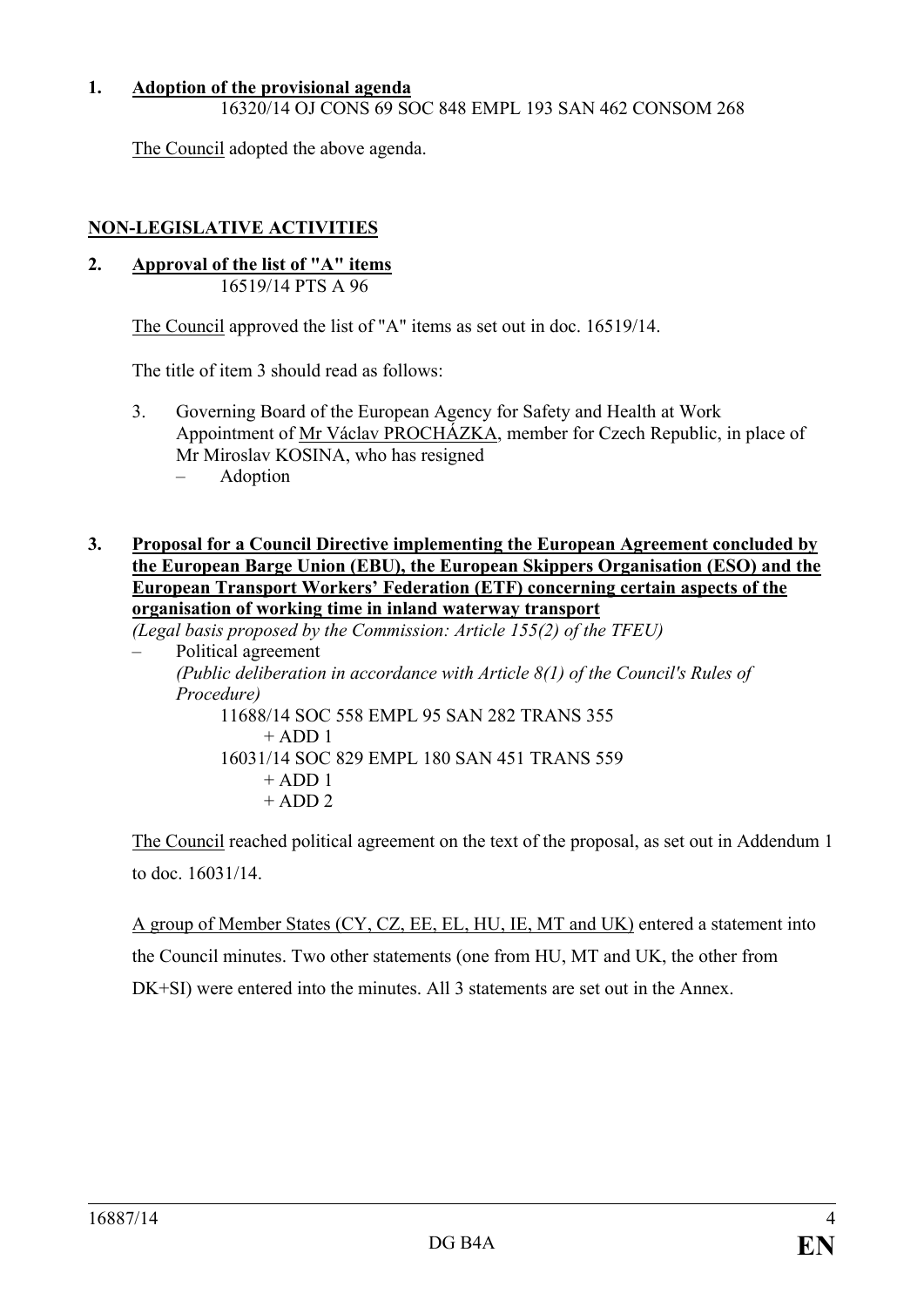## **LEGISLATIVE DELIBERATIONS**

*(Public deliberation in accordance with Article 16(8) of the Treaty on European Union)*

**4. Proposal for a Directive of the European Parliament and of the Council on seafarers amending Directives 2008/94/EC, 2009/38/EC, 2002/14/EC, 98/59/EC and 2001/23/EC [First reading]** *Interinstitutional file: 2013/0390 (COD)* – General approach 16472/13 SOC 960 MAR 180 CODEC 2641 16148/1/14 SOC 832 EMPL 182 MAR 185 CODEC 2378 REV 1  $+$  ADD 1 REV 1

The Council reached a general approach on the text of the proposal, as set out in the Annex of doc. 16148/1/14 REV1.

MT did not agree on the general approach and entered a statement into the Council minutes. DE (joined by EL and PL) entered a statement into the Council minutes, as well as UK. All 3 statements are set out in the Annex.

#### **5. Proposal for a Regulation of the European Parliament and of the Council on a European network of Employment Services, workers' access to mobility services and the further integration of labour markets (EURES) [First reading]**

*Interinstitutional file: 2014/0002 (COD)*

– General approach

5567/14 SOC 33 ECOFIN 57 CODEC 154 MI 63 EMPL 9 JEUN 13  $+$  ADD 1 16333/14 SOC 849 ECOFIN 1143 CODEC 2406 MI 966 EMPL 194 JEUN 117

The Council reached a general approach on the text of the proposal, as set out in the Annex to doc.  $16333/14 + COR$  1.

# **NON-LEGISLATIVE ACTIVITIES**

# **6. Investing in Youth Employment: Youth guarantee, Education and Skills**

- Exchange of views *(Public debate in accordance with Article 8(2) of the Council's Rules of Procedure [proposed by the Presidency])* 15949/14 EMPL 172 SOC 815 ECOFIN 1081 EDUC 332 JEUN 112
- **(a) Implementation of the Youth Guarantee and contribution of the European Alliance for Apprenticeships**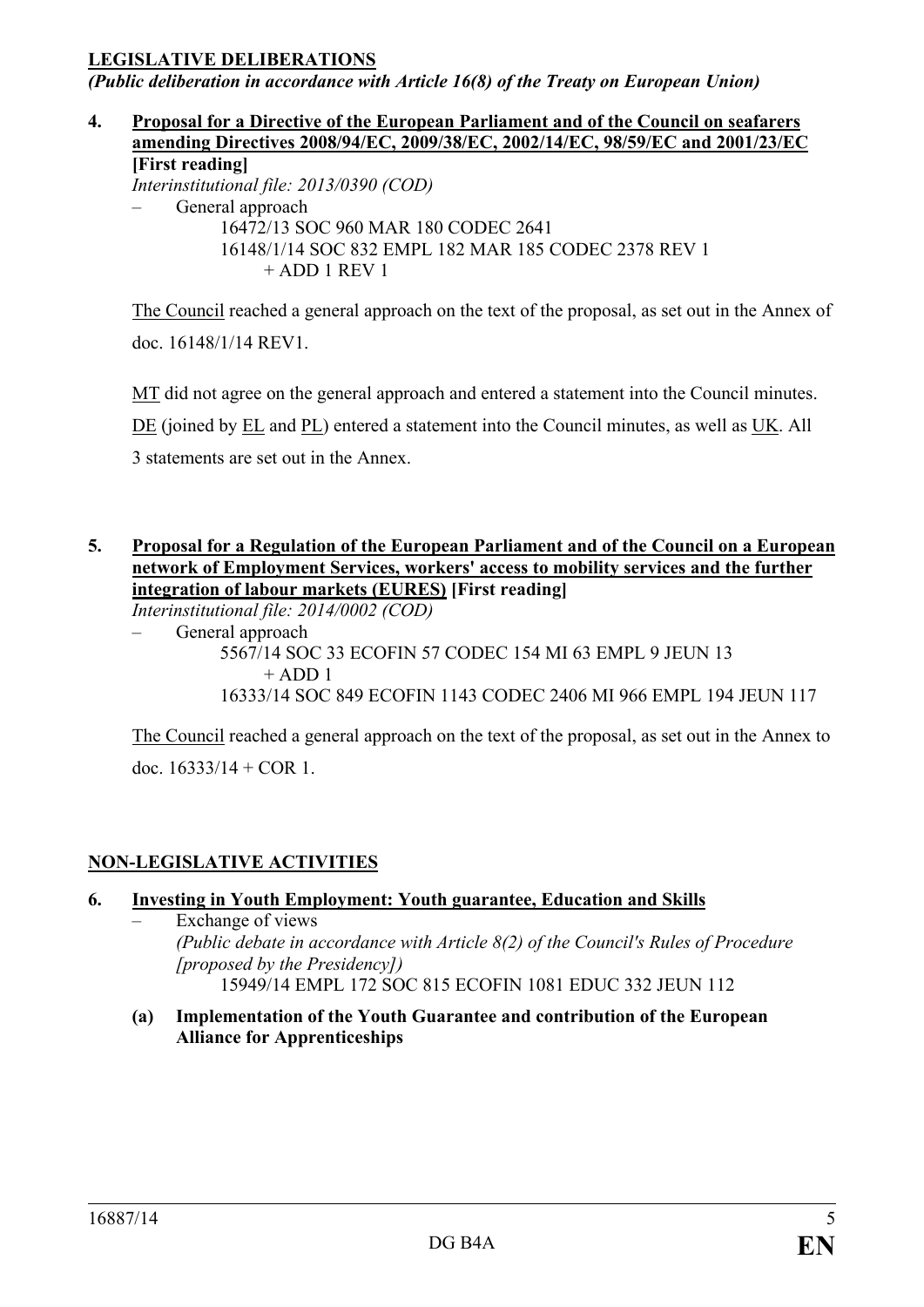#### **(b) Indicator Framework for Monitoring the Youth Guarantee**

– Endorsement of EMCO key messages

15415/14 SOC 774 EMPL 161 ECOFIN 1041 EDUC 323 JEUN 106  $+$  ADD 1

The Council held an exchange of views on youth employment; including the contribution of the TRIO Ministers of Education. It called upon Member States to step up their on-going efforts to tackle the problem of youth unemployment. Implementing measures to integrate young people into the labour market need to be pursued as a matter of urgency. The Council endorsed EMCO key messages.

## **7. Annual Growth Survey 2015 (AGS), draft Joint Employment Report (JER) and Alert Mechanism Report (AMR)**

– Presentation by the Commission

– Exchange of views *(Public debate in accordance with Article 8(2) of the Council's Rules of Procedure [proposed by the Presidency])* 15985/14 ECOFIN 1088 SOC 823 POLGEN 171 EMPL 177 EDUC 335 ENV 933 RECH 458 ENER 479 FISC 208 TELECOM 221 15953/14 EMPL 173 SOC 816 ECOFIN 1082 EDUC 333 JEUN 113  $+$  ADD 1 15988/14 UEM 371 ECOFIN 1089 SOC 824 15954/14 EMPL 174 SOC 817 ECOFIN 1083 EDUC 334

After a presentation by the Commission, the Council held an exchange of views on the Annual Growth Survey, the draft Joint Employment Report and the Alert Mechanism Report. The new three pillar structure of the 2015 AGS was widely welcomed. A large majority of Member States was in favour of streamlining, simplifying and increasing the ownership of the Semester process. As far as the implementation of modifications is concerned, the preference goes towards starting right away in 2015. Concerns were expressed about integrating the social and employment indicators into the MIP. The Investment Plan for Europe presented by Commission President Juncker was welcomed in this context. The main elements of this exchange of views will be part of the Presidency report summarising various debates in other Council formations on the mid-term review of the Europe 2002 Strategy.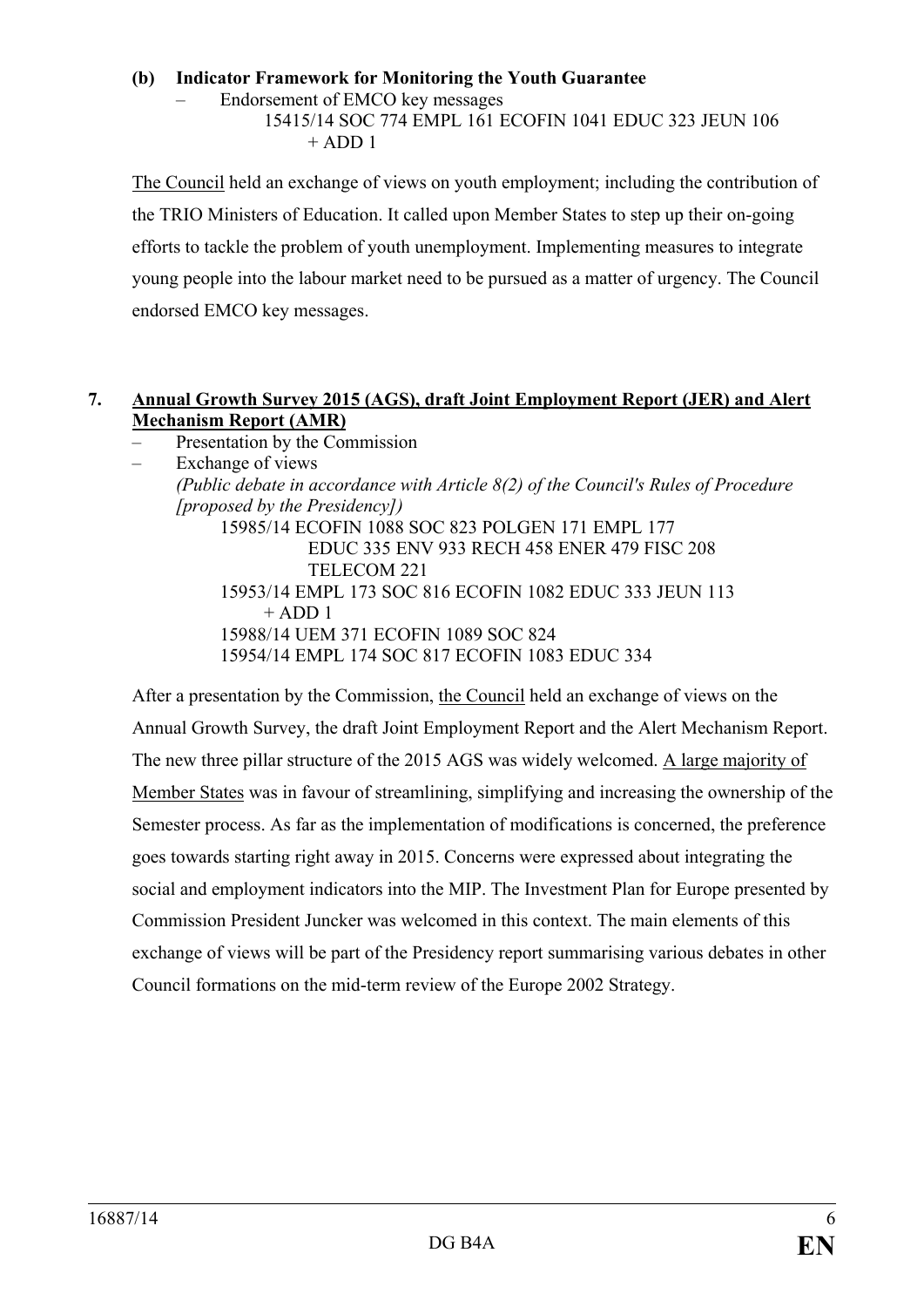## **LEGISLATIVE DELIBERATIONS**

*(Public deliberation in accordance with Article 16(8) of the Treaty on European Union)*

**8. Proposal for a Directive of the European Parliament and of the Council amending Council Directive 92/85/EEC on the introduction of measures to encourage improvements in the safety and health at work of pregnant workers and workers who have recently given birth or are breastfeeding [First reading]** *(Legal basis proposed by the Commission: Articles 157(3) and 153(2) of the TFEU) Interinstitutional file: 2008/0193 (COD)* – Report from the Presidency 13983/08 SOC 575 SAN 217 CODEC 1285

 $+$  COR 1

15764/14 SOC 804 SAN 441 EGC 51 CODEC 2298

The Council took note of the information provided by the Presidency as set out in doc. 15764/14.

#### **9. Proposal for a Directive of the European Parliament and of the Council on improving the gender balance among non-executive directors of companies listed on stock exchanges and related measures [First reading]**

*(Legal basis proposed by the Commission: Article 157(3) of the TFEU) Interinstitutional file: 2012/0299 (COD)*

General approach  $(1)$ 16433/12 SOC 943 COMPET 708 DRS 130 CODEC 2724 16300/14 SOC 845 EGC 58 ECOFIN 1125 DRS 166 CODEC 2401

The Council was unable to reach an agreement on a general approach and invited the preparatory bodies to continue their work on the file.

#### **10. Proposal for a Council Directive on implementing the principle of equal treatment between persons irrespective of religion or belief, disability, age or sexual orientation [First reading]**

*Interinstitutional file: 2008/0140 (CNS)*

– Orientation debate

– Progress report

11531/08 SOC 411 JAI 368 MI 246 15705/14 SOC 797 EGC 49 JAI 899 MI 906 FREMP 212  $+$  ADD 1 REV 2 15819/1/14 SOC 807 EGC 52 JAI 916 MI 920 FREMP 216 REV 1  $+$  REV 1 COR 1

The Council held an orientation debate based on a note from the Presidency  $(15705/14 +$ ADD 1 REV 2). A large majority of delegations broadly supported the draft Directive, further work being nevertheless required on the provisions related to the division of competences between the EU and its Member States, on clarifying the concrete obligations to be created by the Directive and on the implementation calendar.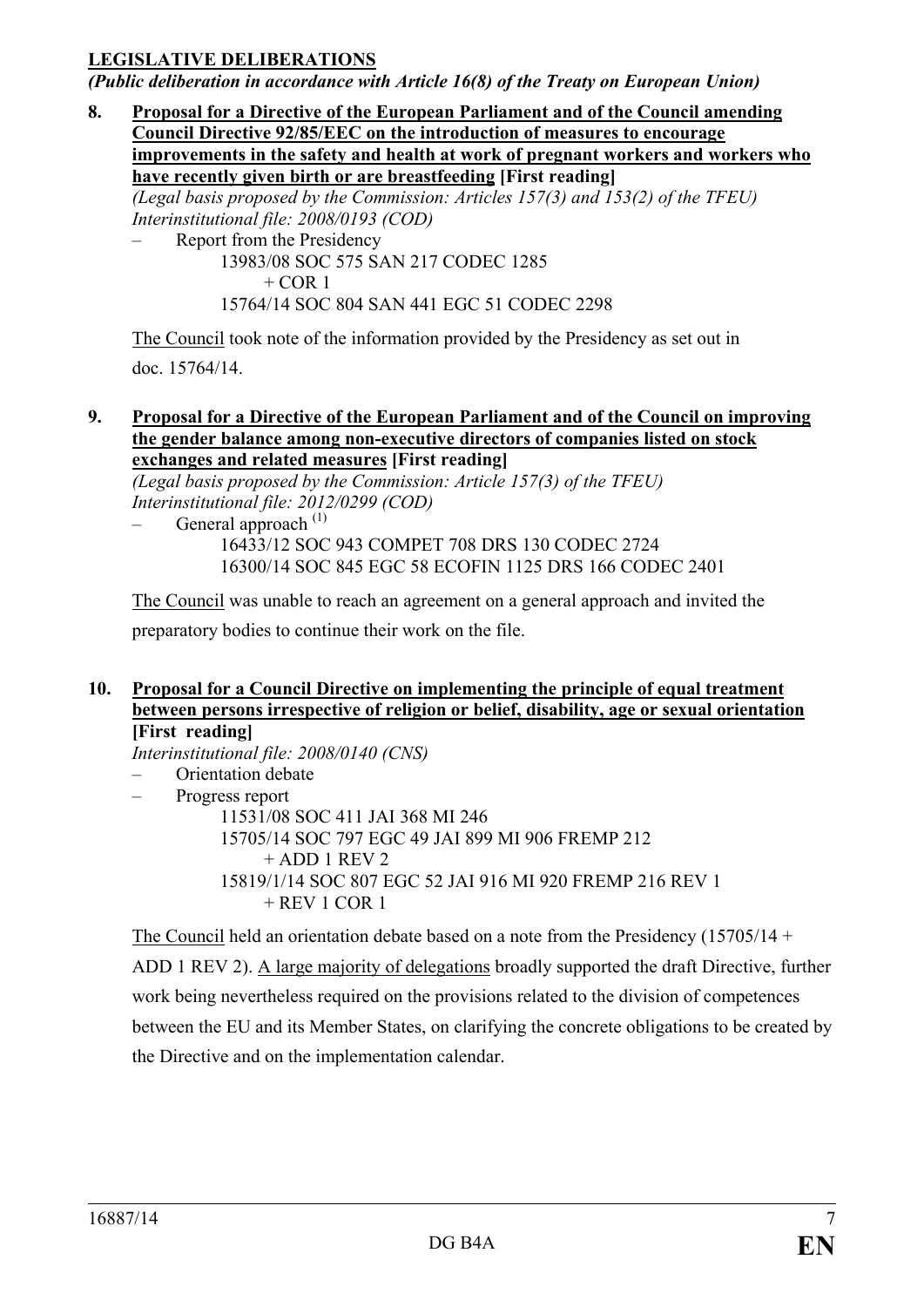The Chair concluded that there was considerable support for continuing the work on the Commission's proposal with a view to reaching the required unanimity, and that there was at this stage no support for establishing enhanced cooperation in this area.

The Council also took note of the Presidency's Progress Report (15819/1/14 REV 1).

# **NON-LEGISLATIVE ACTIVITIES**

- **11. Gender equality in the EU: the way forward after 2015. Taking stock of 20 years of implementation of the Beijing Platform for Action**
	- **● Draft Conclusions on the review of the implementation of the Beijing Platform for Action by the Member States and the EU institutions**
		- Adoption *(Public debate in accordance with Article 8(2) of the Council's Rules of Procedure [proposed by the Presidency])* 16304/14 SOC 846 EGC 59 EMPL 191 CONUN 192 ONU 153 COHOM 172 JAI 978  $+$  ADD 1

The Council adopted the conclusions as set out in doc. 16304/14. The final version of the conclusions is to be found in doc. 16891/14.

MT, DE and HU issued statements as set out in doc. 16304/14 ADD 1 to be entered in the minutes of the Council.

PT also issued a statement to be entered into the minutes of the Council.

These 2 statements are set out in the Annex.

## **12. Any other business**

- **(a) Conference "Unlocking the potential of the Social Economy for EU growth (Rome, 17 and 18 November 2014)**
	- Information from the Presidency 15905/14 SOC 814 EMPL 170 MI 931 FSTR 68 ECOFIN 1073

The Council took note of the information provided by the Presidency.

- **(b) Work programme of the incoming Presidency**
	- Information from the Latvian delegation

The Council took note of the information provided by the incoming Latvian Presidency on its work programme. .

\*\*\*\*\*\*\*\*\*\*\*\*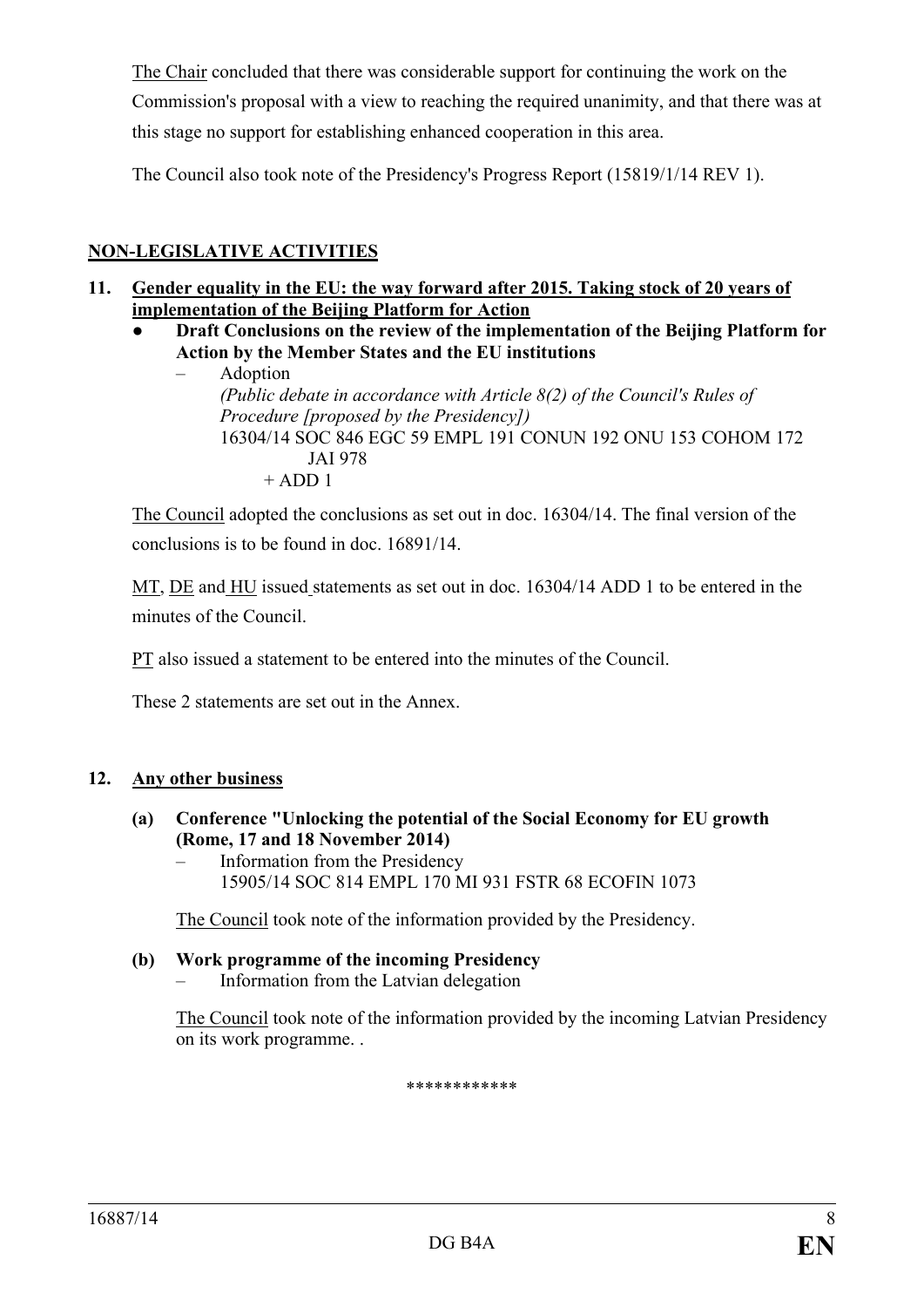## **STATEMENTS FOR THE COUNCIL MINUTES**

#### **Ad "B" item 3: Proposal for a Council Directive implementing the European Agreement concluded by the European Barge Union (EBU), the European Skippers Organisation (ESO) and the European Transport Workers' Federation (ETF) concerning certain aspects of the organisation of working time in inland waterway transport**

#### **STATEMENT BY CYPRUS, THE CZECH REPUBLIC, ESTONIA, GREECE, HUNGARY, IRELAND, MALTA AND THE UNITED KINGDOM**

"On 7 July 2014, the Commission presented a proposal to implement the Social Partner Agreement on Working Time in Inland Waterways. This draft Directive, and the underlying Agreement, aim to improve conditions for mobile workers involved in the Inland Waterways sector, taking full account of the specific needs of both employers and employees.

We share the view of the Commission and the Social Partners that it is important to ensure the protection of workers and provide legal certainty for businesses, especially in cross-border situations where rules can be unclear. We also fully respect the right of initiative of the social partners in such situations. However, the extensive scope of this proposal, which includes Member States that do not have a significant inland waterways sector, or, indeed any inland waterways; and the lack of flexibility for the specific characteristics of the inland waterway sector of some Member States is not in accord with the principles of subsidiarity and proportionality set out in Article 5 TEU. Nor can it prejudice existing or future legislative exemptions for Member States without inland waterways.

We do not consider that the preparation for the law-making process was adequately transparent in this instance as Member States were not properly informed at an early stage about the scope of the negotiations or about their outcome. The Impact Assessment undertaken by the Commission was not comprehensive. It failed to ensure that the impact on each Member State was fully taken into account as part of the Commission's consideration.

From a better regulation perspective, we also consider the Impact Assessment to be deficient because it failed to consider the precedents in European law that already differentiate between the national territories and the types of waterways to which other inland waterways measures apply. In particular the Impact Assessment did not include an assessment of proportionality for Small and Medium Enterprises (SMEs).

Whilst fully respecting the autonomy of the Social Partners, we consider that the Commission should take account of these concerns in ensuring that legislative proposals brought forward under Article 155(2) TFEU are consistent with better law-making and with full transparency of the legislative process."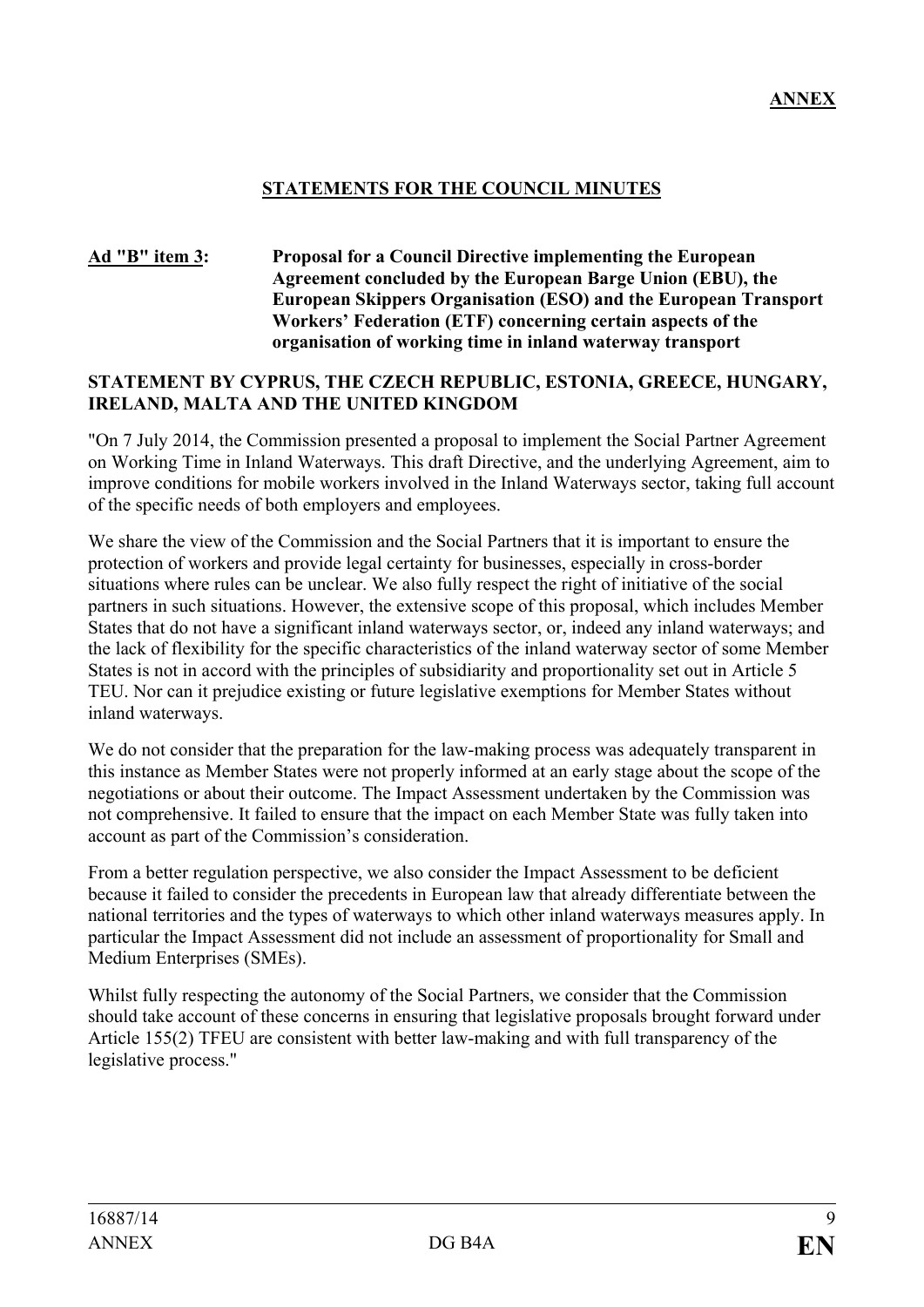# **STATEMENT BY HUNGARY, MALTA AND THE UNITED KINGDOM**

"Further to the joint statement signed by several Member States, Hungary, Malta and the United Kingdom also have concerns regarding the lack of representativeness in this Agreement. We believe the Commission should consider further raising the threshold for representativeness for Agreements to be implemented through legislation. As Ministers from all Member States will be asked to approve any resulting legislation without the possibility of amendment, adequate representativeness is key in ensuring the legitimacy of the process."

# **STATEMENT BY DENMARK AND SLOVENIA**

"On 7 July 2014, the Commission presented a proposal to implement the Social Partner Agreement on Working Time in Inland Waterways. The draft Council Directive, and the underlying Agreement, aim to improve conditions for mobile workers involved in the Inland Waterways sector.

We respect fully the social partners' right of initiative in these situations as well as the fact that the legal base of the draft Council Directive does not allow the Council to amend the content of the underlying social partners' agreement. We also find it is important to ensure the protection of workers and provide legal certainty for businesses, especially in cross-border situations.

Nevertheless, we are concerned that the scope of draft Council Directive includes Member States, which neither have neither inland waterway sectors nor any inland waterways. We find it unfortunate that the opportunity to follow the tradition and well established practice that has been the guiding principle in terms of existing legislation on inland waterways where the Member States, which have neither inland waterways nor vessels registered specifically to operate on inland waterways are exempted from the scope of such legislation, has not been sufficiently addressed in this case. To that end, the chosen approach of the draft Council Directive cannot prejudice such existing or future legislative exemptions for Member States without inland waterways.

Additionally, Denmark is concerned that the delimitation between the proposal and existing EU legislation relative to the regulation of working hours/rest hours for seafarers on seagoing vessels, which are already covered by Council Directive 2009/13/EC of 16 February 2009, is unclear."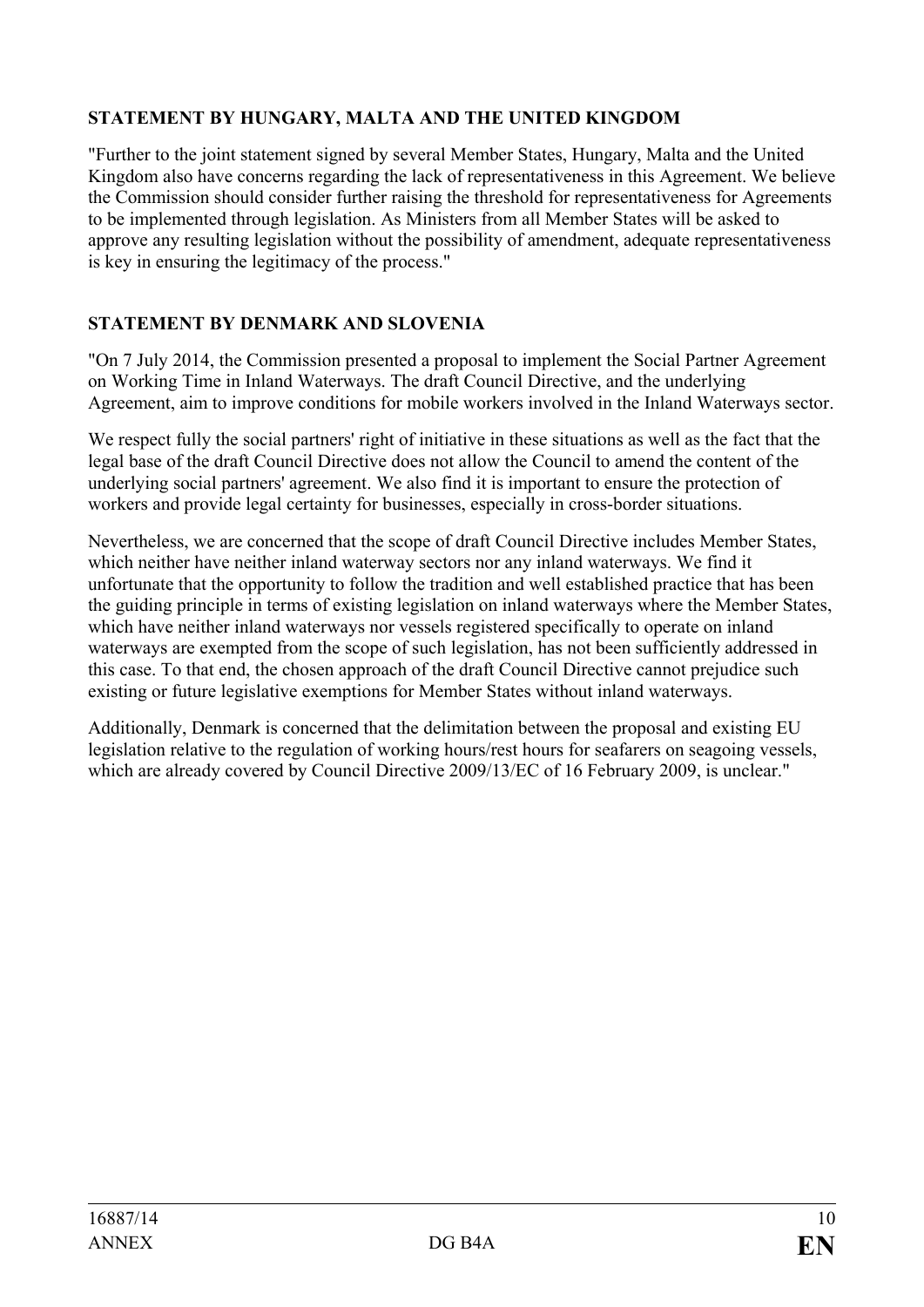#### **Ad "B" item 4: Proposal for a Directive of the European Parliament and of the Council on seafarers amending Directives 2008/94/EC, 2009/38/EC, 2002/14/EC, 98/59/EC and 2001/23/EC [First reading]**

# **STATEMENT BY MALTA**

"On 19 November 2013, the Commission presented a proposal for a Directive of the European Parliament and of the Council on seafarers amending Directives 2008/94/EC, 2009/38/EC, 2002/14/EC, 98/59/EC and 2001/23/EC for the purpose of including seafarers in the scope of and the protection afforded by the abovementioned Directives.

Malta fully supports the amending Directive's objective of improving the living and working conditions of seafarers and increasing the attractiveness of maritime employment. However, it considers that extending the same EU legislative framework applicable to land based workers to seafarers is not the right means to attain such objectives. In maritime transport, internationallyagreed rules and Conventions, in particular by IMO and ILO, and their worldwide ratification, effective implementation and enforcement, are needed to ensure a global level playing-field for safe, secure and environmentally friendly maritime transport, the protection of seafarers and secure the long-term competitiveness of the EU's maritime industry. The only way to ensure the protection of EU seafarers is to adopt global policies rather than regional measures which might lead to flagging out and diluting the possibility to implement and enforce EU maritime related requirements on board ships.

The fact that the possibility for applying exclusions has been used by certain Member States but not by others does not in itself justify action at EU level to suppress such flexibility.

Malta considers that the provisions of the proposal, in particular, Article 4 (regarding the inclusion of seafarers in the collective redundancies directive) and Article 5 (concerning the application of the transfer of undertakings Directive to the crews of seagoing vessels), do not sufficiently cater for the particular characteristics of the shipping sector.

Although in principle Malta welcomes the negotiations between the social partners, it considers that the application of the existing five Directives to seafarers will introduce practical and other difficulties in implementation.

Malta also contests that the adoption of the Directive can be based on Article 153(2) TFEU in conjunction with Article 153(1) paragraphs (b) and (e) TFEU. Malta is of the view that the correct legal basis for amendments to the Collective Redundancies Directive and to the Transfer of Undertakings Directive is Article 153(2) in conjunction with Article 153 (1) paragraph (d) TFEU since they both relate to the protection of workers where their employment is terminated. In line with this, the amendments to these Directives were to be adopted by unanimous decision.

Therefore, for the abovementioned reasons, while Malta firmly supports the objectives of improving the living and working conditions of seafarers, it cannot support the text of the draft Directive as set out in document 16148/14."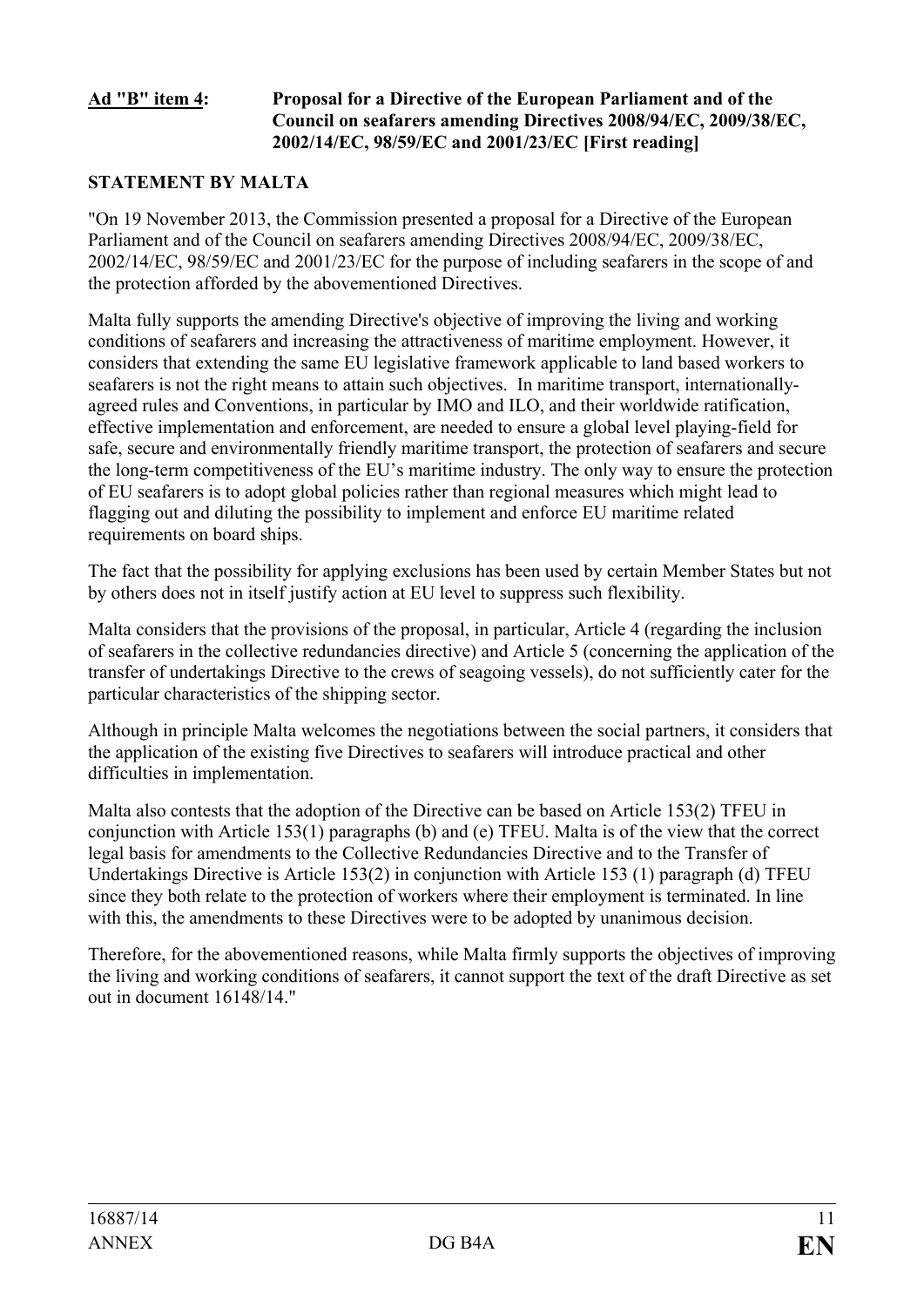# **STATEMENT BY GERMANY (JOINED BY GREECE AND POLAND)**

"On 19 November 2013, the Commission presented a proposal for a Directive of the European Parliament and of the Council on seafarers amending Directives 2008/94/EC, 2009/38/EC, 2002/14/EC, 98/59/EC and 2001/23/EC for the purpose of including seafarers in the scope of and the protection afforded by the above Directives.

The Federal Republic of Germany supports the amending Directive's objectives of improving the living and working conditions of seafarers.

Nonetheless, the Federal Republic of Germany doubts that the adoption of the Directive can be founded on Article 153 (2) TFEU in conjunction with Article 153 (1) point (b) and point (e) TFEU and issued in accordance with the ordinary legislative procedure. This notably applies to the amendments to Directive 98/59/EC of the Council of 20 July 1998 (Collective Redundancies Directive) provided for in Article 4 and the amendments to Directive 2001/23/EC of the Council of 12 March 2001 (Acquired Rights Directive) provided for in Article 5.

From the point of view of the Federal Republic of Germany, Article 153 (2) in conjunction with Article 153 (1) point (d) TFEU is the proper legal basis for amendments to the Collective Redundancies Directive and for amendments to the Acquired Rights Directive since it relates to the protection of workers where their employment is terminated. This is clearly the thematic focus of the two instruments to be amended. Pursuant to this legal basis the Council shall adopt the Directive by unanimous decision in accordance with a special legislative procedure. In line with this, the Directives were adopted by unanimous decision.

In the opinion of the Federal Government the focus of the regulatory substance of the two aforementioned Directives is not on "working conditions" (Article 153(1)(b)) TFEU) nor on "information and consultation of workers" (Article 153(1)(e)) TFEU) to which the ordinary legislative procedure could be applied, i.e. that could be adopted by qualified majority decision.

The Federal Government underlines that it shares and supports the substantive objectives pursued by the amending Directive. The Federal Republic of Germany therefore endorses the present Decision notwithstanding its legal opinion concerning the issue of the appropriate rule governing competence."

## **STATEMENT BY THE UNITED KINGDOM**

"On 19 November 2014, the Commission presented a proposal for a Directive of the European Parliament and of the Council on seafarers amending Directives 2008/94/EC, 2009/38/EC, 2002/14/EC, 98/59/EC and 2001/23/EC for the purpose of including seafarers in the scope of and the protection afforded by the above Directives.

We recognise the desire of the Commission and the Social Partners to provide for better working conditions for seafarers that more closely match those afforded to those who work on land. The United Kingdom supports the objectives of improving the living and working conditions of seafarers.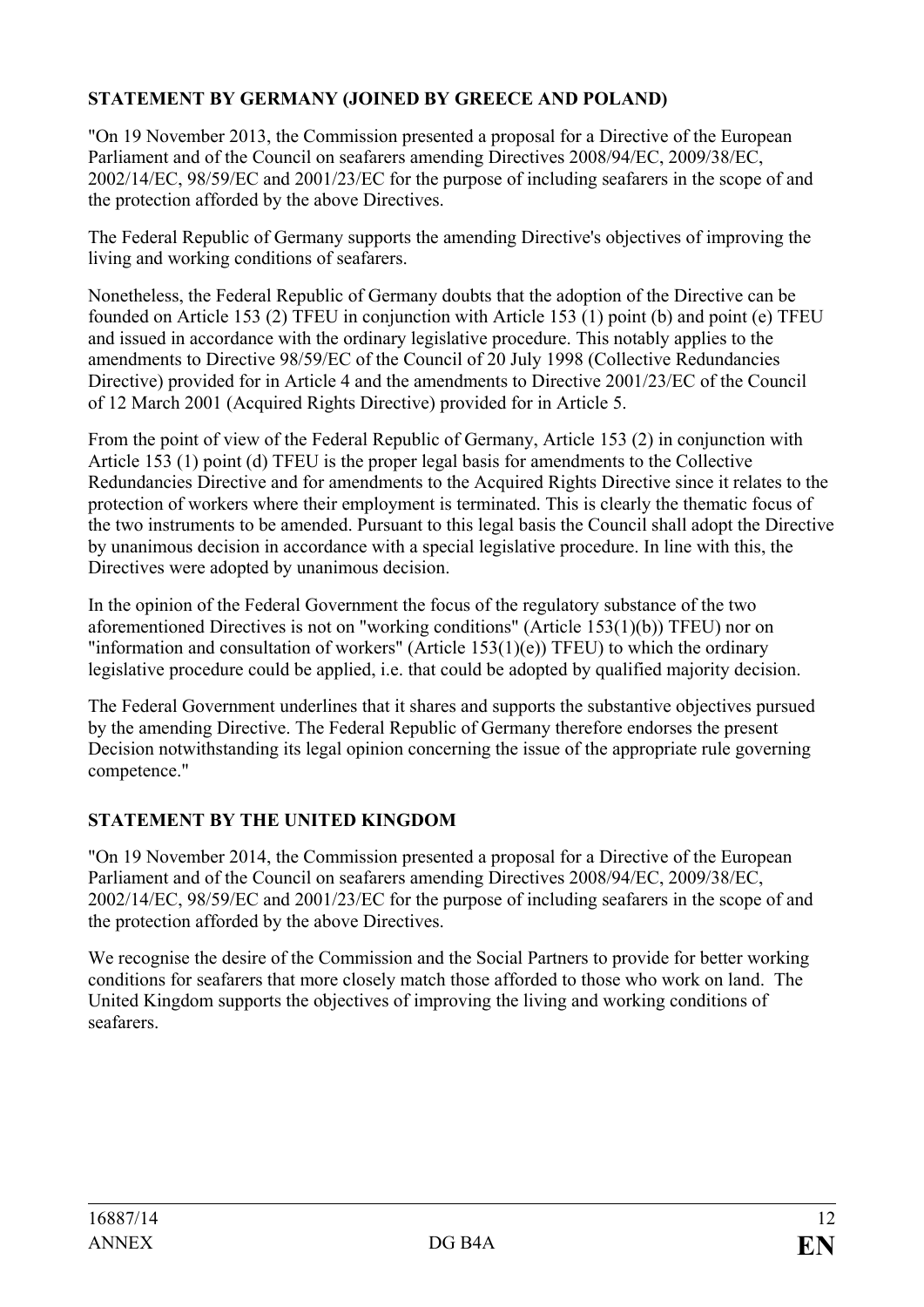However, we have concerns over the adoption of the Directive on the principles of Article 153 (2) TFEU in conjunction with Article 153 (1) point (b) and point (e) TFEU. Particularly in regard to the amendments to:

- Directive 98/59/EC of the Council of 20 July 1998 (Collective Redundancies Directive) provided for in Article 4;
- Directive 2001/23/EC of the Council of 12 March 2001 (Acquired Rights Directive) provided for in Article 5;
- Directive 2008/94/EC of the European Parliament and of the Council on the protection of employees in the event of the insolvency of their employer (Insolvency Directive) provided for in Article 1.

We believe that Article 115 is the proper legal base for amendments to the Collective Redundancies Directive and the Acquired Rights Directive. If Article 153(2) is to be the legal basis, then, it is our view that for all three of these Directives the primary objective is not "working conditions" (Article 153(1)(b) TFEU), nor "information and consultation of workers" (Article 153(1)(e) TFEU), to which the ordinary legislative procedure could be applied. Instead the primary objective is Article 153(1)(d), since these Directives predominantly relate to the protection of workers where their employment is terminated.

Therefore, on the basis of this legal basis the Council should adopt this Directive by unanimous decision in accordance with a special legislative procedure."

## **Ad "B" item 11: Gender equality in the EU: the way forward after 2015. Taking stock of 20 years of implementation of the Beijing Platform for Action**

## **STATEMENT BY MALTA Paragraphs 14, 16 and 20(k)**

"While recognising the contribution of the EIGE's Report "Beijing + 20: the 4th Review of the Implementation of the Beijing Platform for Action in the EU Member States" and acknowledging that the implementation of the Beijing Platform for Action and the Programme of Action of the International Conference on Population and Development should indeed contribute to the promotion, protection and fulfilment of all human rights, Malta would like to recall that any recommendation or commitments made by the European Union in relation to critical areas of concern under the Beijing Platform for Action, including any development of indicators, should in *no way create an obligation on any party to consider abortion as a legitimate form of reproductive health or rights or commodities."*